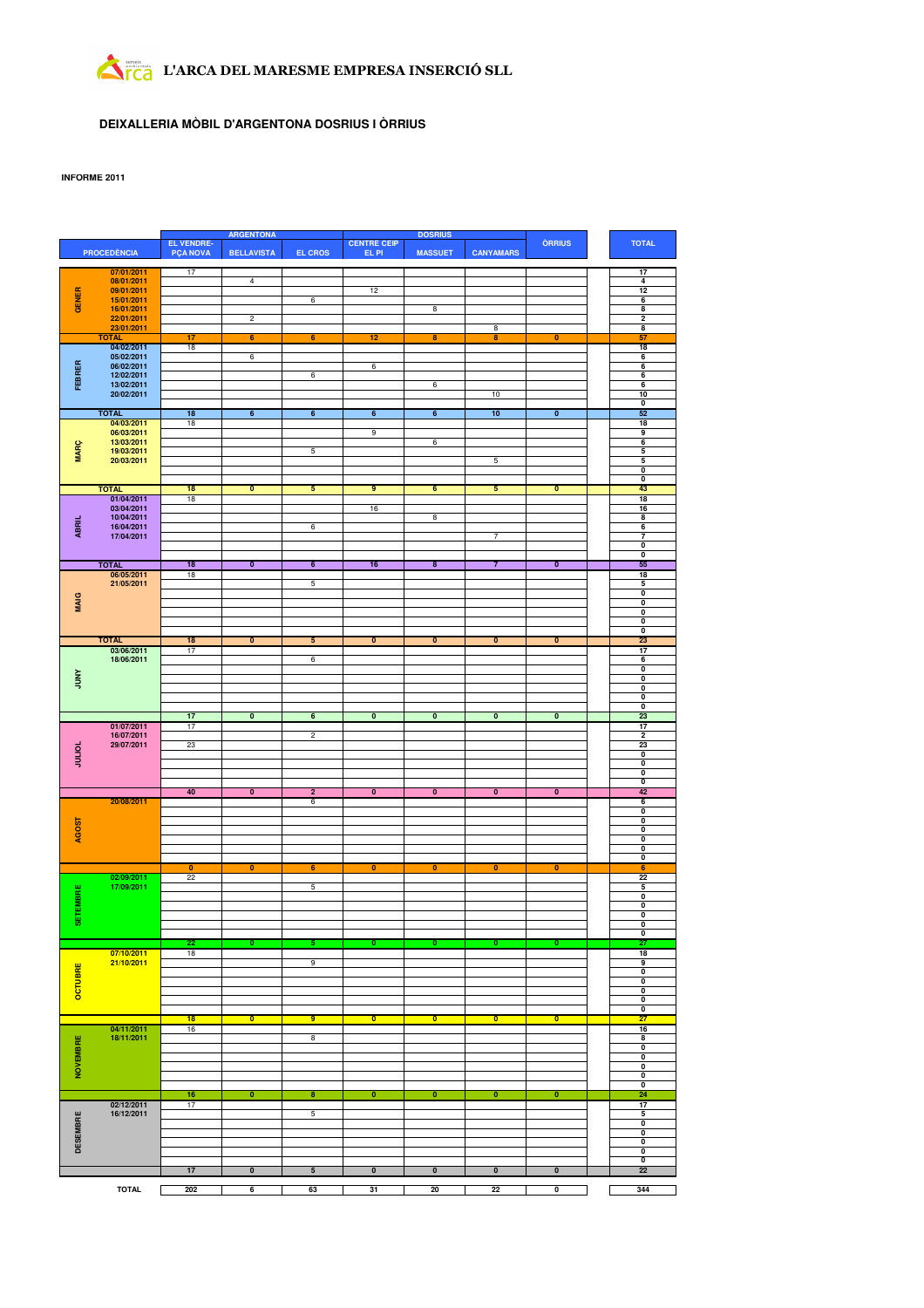





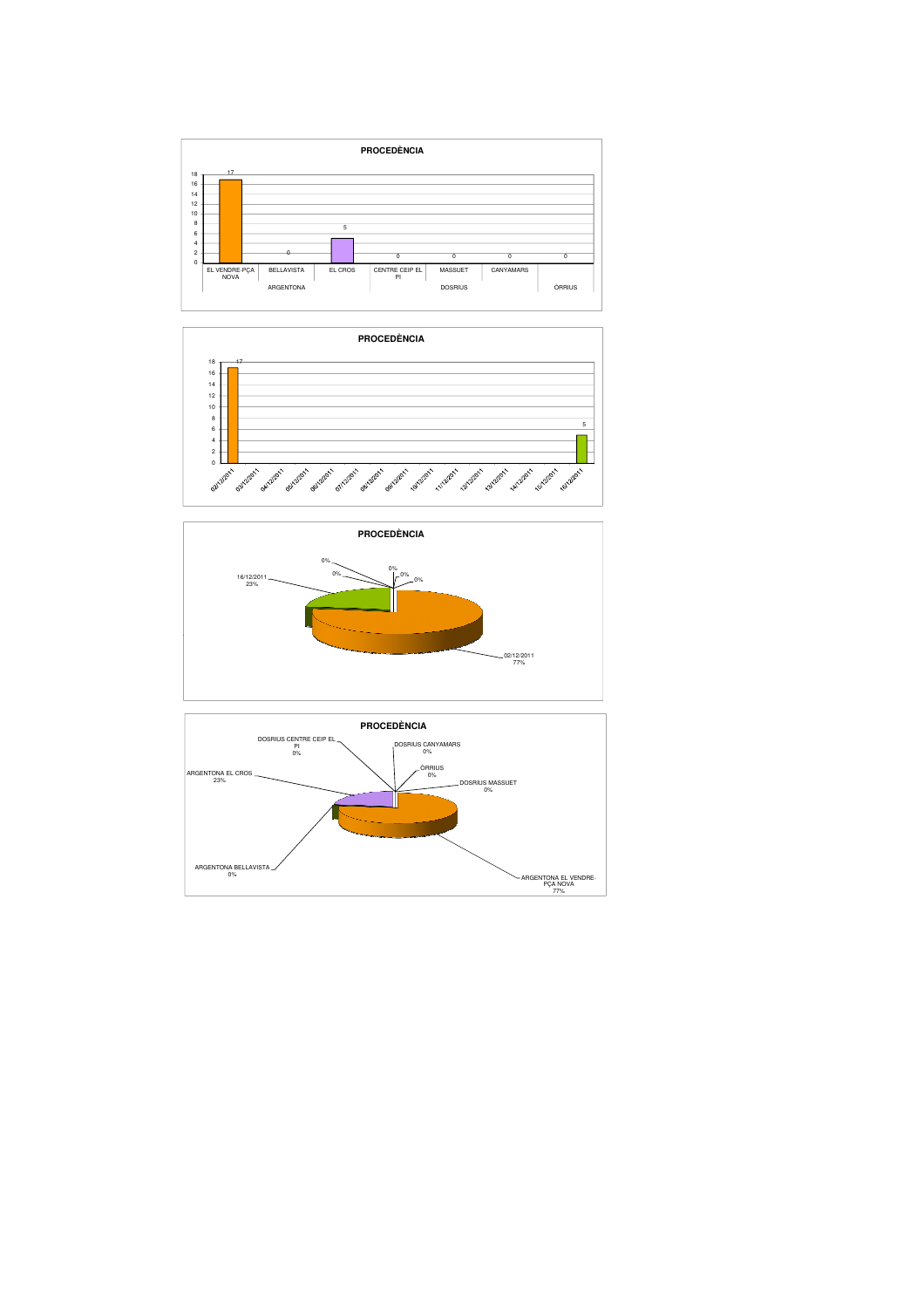

# **DEIXALLERIA MÒBIL D'ARGENTONA DOSRIUS I ÒRRIUS**

## **INFORME 2011**

| <b>TIPOLOGIA</b>   |      |       | <b>COMERCIAL PARTICULAR AJUNTAMENT</b> | <b>TOTAL</b> |
|--------------------|------|-------|----------------------------------------|--------------|
| <b>GENER</b>       |      | 56    | ŋ                                      | 57           |
| <b>FEBRER</b>      | O    | 52    | 0                                      | 52           |
| <b>MARC</b>        | ŋ    | 43    | 0                                      | 43           |
| <b>ABRIL</b>       | O    | 55    | 0                                      | 55           |
| <b>MAIG</b>        | ი    | 23    | 0                                      | 23           |
| <b>JUNY</b>        | O    | 23    | $\Omega$                               | 23           |
| <b>JULIOL</b>      | O    | 42    | $\Omega$                               | 42           |
| <b>AGOST</b>       | O    | 6     | $\Omega$                               | 6            |
| <b>SETEMBRE</b>    | O    | 27    | 0                                      | 27           |
| <b>OCTUBRE</b>     | ŋ    | 27    | 0                                      | 27           |
| <b>NOVEMBRE</b>    | ŋ    | 24    | 0                                      | 24           |
| <b>DESEMBRE</b>    | n    | 22    | O                                      | 22           |
| <b>TOTAL</b>       |      | 400   | O                                      | 401          |
| <b>PERCENTATGE</b> | 0.25 | 99.75 | 0.00                                   | 100.00       |



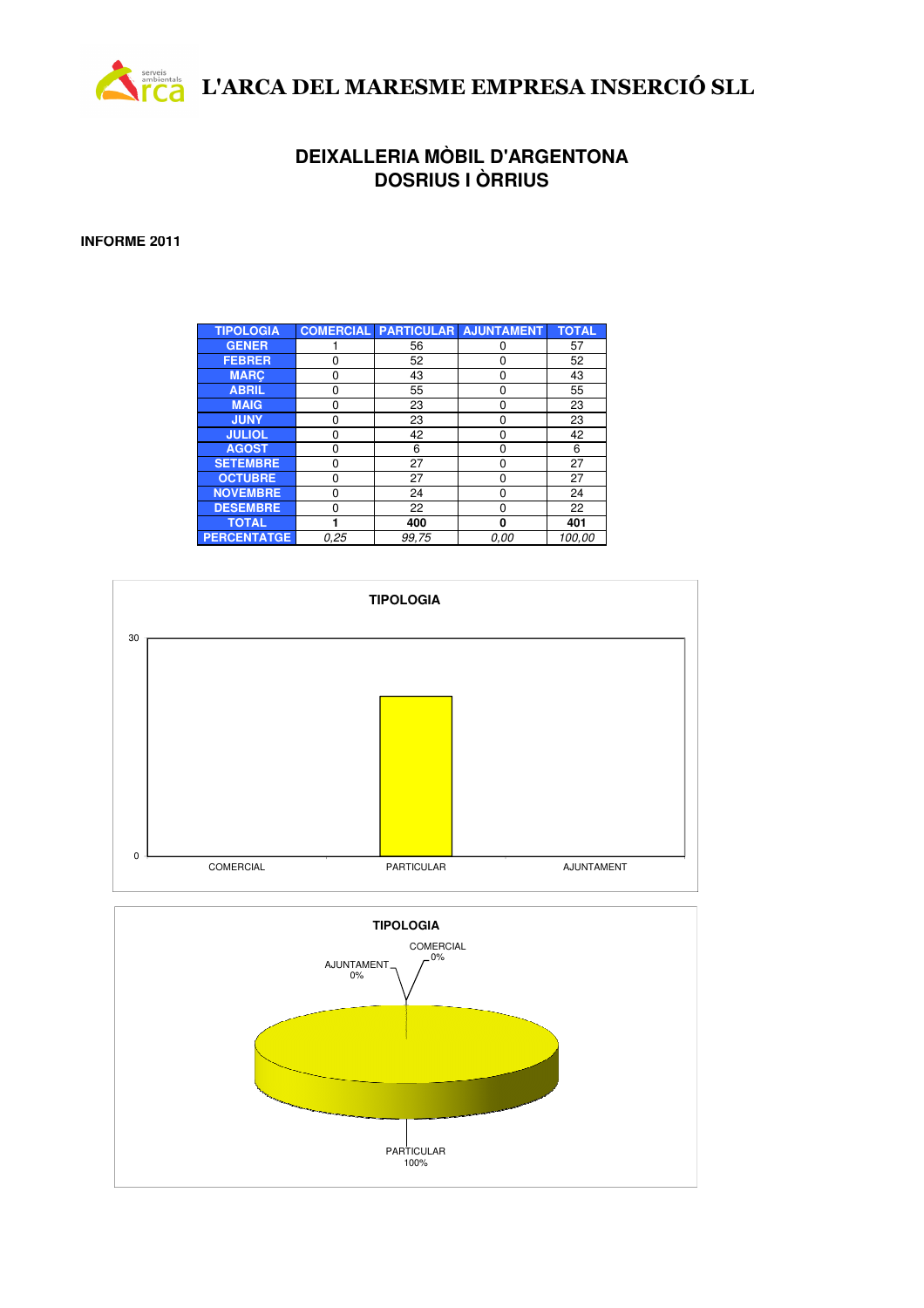

# L'ARCA DEL MARESME EMPRESA INSERCIÓ SLL

# **DEIXALLERIA MÒBIL D'ARGENTONA, DOSRIUS I ÒRRIUS**

**INFORME 2011**

| <b>HORES</b>    | 9a10 | 10a11        | 11a12 | 12a13 | 13a14          | 16 a 17 | 17a18          | 18 a 19        | 19 a 20 | <b>TOTAL</b> |
|-----------------|------|--------------|-------|-------|----------------|---------|----------------|----------------|---------|--------------|
| <b>GENER</b>    | 5    | 9            | 8     | 9     |                | 0       | 6              | 8              | 5       | 57           |
| <b>FEBRER</b>   | 4    | 6            | 12    | 10    | ⇁              | 0       | 3              | 8              | 2       | 52           |
| <b>MARC</b>     | 2    | 9            | 8     | 12    | 5              | 0       |                | 4              | 2       | 43           |
| <b>ABRIL</b>    | 4    | 8            | 8     | 3     | 8              | 0       | 4              | 11             | 9       | 55           |
| <b>MAIG</b>     |      | 4            | 5     | 3     | $\overline{2}$ | 0       | 2              | 4              | 2       | 23           |
| <b>JUNY</b>     |      | 2            | 4     | 3     | 4              | 0       | 3              | 3              | 3       | 23           |
| <b>JULIOL</b>   | 4    | 3            | 5     | 6     | 6              | 0       | 5              | 8              | 5       | 42           |
| <b>AGOST</b>    | 0    | <sup>0</sup> |       | 2     |                | 0       | 0              | $\overline{c}$ | O       | 6            |
| <b>SETEMBRE</b> | 3    | 5            | 3     | 3     | 4              | 0       | $\overline{2}$ | 3              | 4       | 27           |
| <b>OCTUBRE</b>  | 2    | 4            |       | 2     |                | 0       | 2              | 4              | 5       | 27           |
| <b>NOVEMBRE</b> | 2    |              | 4     | 4     | 6              | 0       | 3              |                | 3       | 24           |
| <b>DESEMBRE</b> | 3    | 2            | 4     | 3     | 3              | 0       |                | 4              | 2       | 22           |
| <b>TOTAL</b>    | 31   | 53           | 69    | 60    | 54             | 0       | 32             | 60             | 42      | 401          |
|                 | 7.73 | 13.22        | 17.21 | 14.96 | 13.47          | 0.00    | 7.98           | 14.96          | 10.47   | 100.00       |



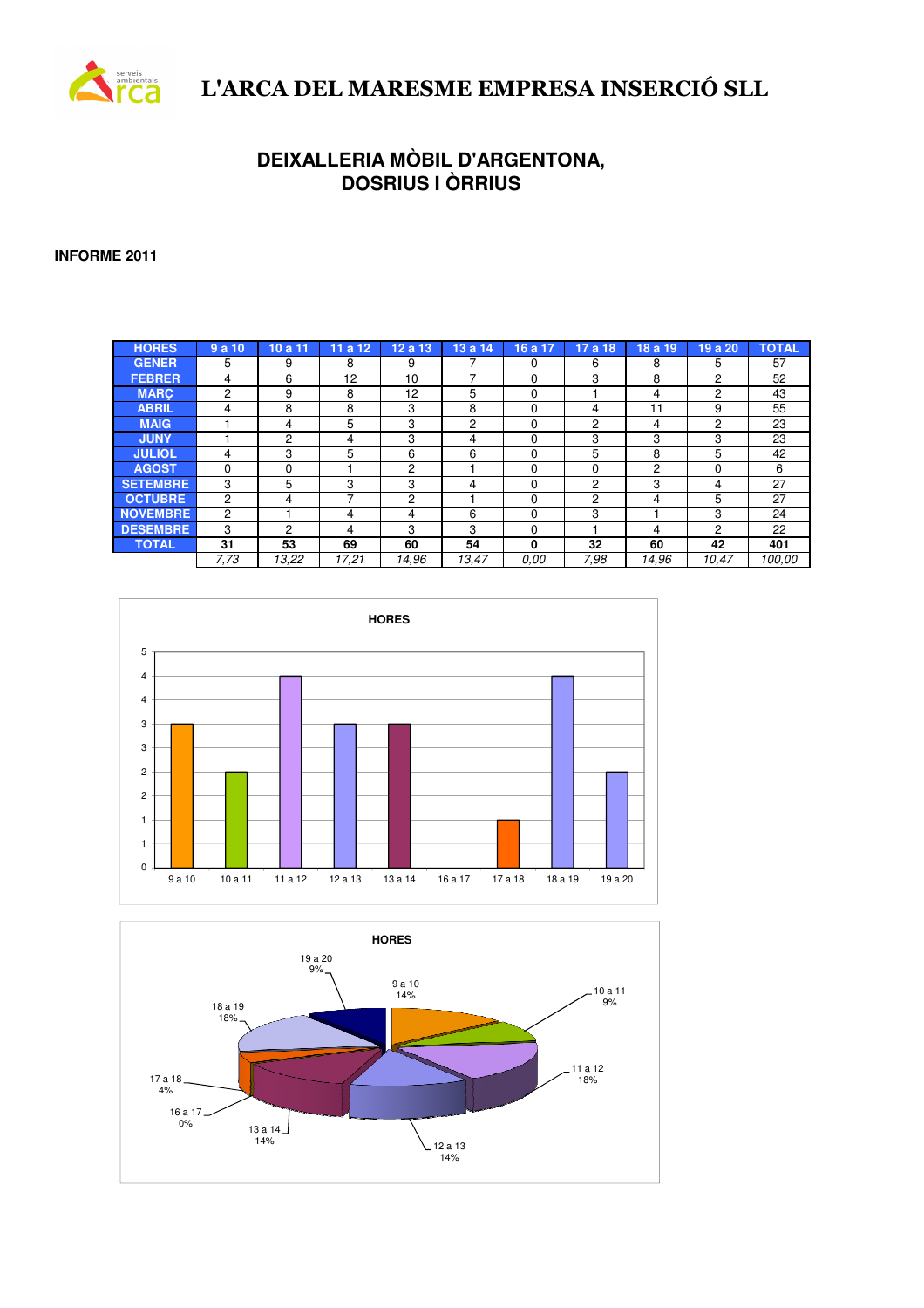

## **DEIXALLERIA MÒBIL**

### **INFORME 2011**

#### **KILOGRAMS DE RESIDUS ENTRATS**

|                            | <b>GENER</b>      | <b>FEBRER</b>     | <b>MARC</b>       | <b>ABRIL</b>      | <b>MAIG</b>       | JUNY              | <b>JULIOL</b>     | <b>AGOST</b>      | <b>SETEMBRE</b>   | <b>OCTUBRE</b>    | <b>NOVEMBRE</b>   | <b>DESEMBRE</b>   | <b>TOTAL</b>      |        |
|----------------------------|-------------------|-------------------|-------------------|-------------------|-------------------|-------------------|-------------------|-------------------|-------------------|-------------------|-------------------|-------------------|-------------------|--------|
| <b>RESIDUS</b>             | <b>QUILOGRAMS</b> | <b>QUILOGRAMS</b> | <b>QUILOGRAMS</b> | <b>QUILOGRAMS</b> | <b>QUILOGRAMS</b> | <b>QUILOGRAMS</b> | <b>QUILOGRAMS</b> | <b>QUILOGRAMS</b> | <b>QUILOGRAMS</b> | <b>QUILOGRAMS</b> | <b>QUILOGRAMS</b> | <b>QUILOGRAMS</b> | <b>QUILOGRAMS</b> | %      |
| <b>ALTRES</b>              |                   |                   |                   |                   |                   |                   |                   |                   |                   |                   |                   |                   | 0.00              | 0.00   |
| <b>BATERIES</b>            | 5.00              | 6.00              | 18.00             | 14.00             |                   |                   | 10.00             |                   |                   | 12.00             | 5.00              |                   | 70.00             | 0.89   |
| <b>CARTRO/PAPER</b>        | 10,00             | 16,00             |                   |                   |                   |                   | 40,00             |                   |                   | 25,00             | 5.00              | 10,00             | 106,00            | 1,34   |
| <b>ELECTRONICA</b>         | 388.00            | 326,00            | 265,00            | 516,00            | 87,00             | 52,00             | 75,00             | 14,00             | 144,00            | 101,00            | 165.00            | 204,00            | 2.337,00          | 29,61  |
| <b>ENVASOS DE PLÀSTICS</b> |                   |                   |                   |                   |                   |                   |                   |                   |                   |                   |                   |                   | 0.00              | 0.00   |
| <b>ESPECIALS DIVERSOS</b>  | 11.00             | 28,00             | 11,00             | 23,00             | 1,00              | 11.00             | 19,00             | 2.00              | 18.00             | 31,00             | 26.00             | 3.00              | 184,00            | 2,33   |
| <b>FERRALLA</b>            | 116.00            | 117.00            | 144,00            | 161,00            | 37,00             | 53.00             | 105,00            | 3.00              | 113,00            | 99,00             | 69.00             | 121,00            | 1.138,00          | 14,42  |
| <b>FLUORESCENTS</b>        | 8.00              | 4,00              | 11,00             | 9.00              | 12,00             | 2,00              | 1,00              |                   | 3,00              | 4.00              | 2,00              | 2,00              | 58,00             | 0,73   |
| <b>FUSTES</b>              | 49,00             | 12.00             | 17.00             | 120,00            | 19.00             | 10.00             | 10.00             |                   | 23,00             |                   |                   | 6.00              | 266,00            | 3.37   |
| <b>NEVERES</b>             |                   |                   |                   |                   |                   |                   |                   |                   |                   |                   |                   |                   | 0.00              | 0.00   |
| <b>OLI MINERAL</b>         | 13,00             | 61,00             | 24,00             | 7,00              | 6.00              | 3,00              | 12,00             |                   | 3,00              |                   | .00               | 5,00              | 135,00            | 1,71   |
| <b>OLI VEGETAL</b>         | 184,00            | 159,00            | 135,00            | 120,00            | 108,00            | 122.00            | 135,00            | 25,00             | 105,00            | 143,00            | 118.00            | 133,00            | 1.487,00          | 18,84  |
| <b>PILES</b>               | 14.00             | 13,00             | 12.00             | 14.00             | 6.00              | 14.00             | 2.00              | 3.00              | 8.00              | 14.00             | 6.00              | 4.00              | 110.00            | 1.39   |
| <b>PINTURES</b>            | 13,00             | 13,00             |                   |                   |                   | 3.00              |                   |                   |                   |                   |                   |                   | 29,00             | 0,37   |
| <b>PLASTICS</b>            | 71,00             | 125,00            | 50,00             | 147,00            | 82,00             | 28.00             | 56,00             |                   | 36,00             | 25,00             | 21.00             | 22,00             | 663,00            | 8.40   |
| <b>PNEUMATICS</b>          |                   |                   |                   |                   |                   | 11.00             |                   |                   | 5,00              | 15.00             |                   |                   | 31.00             | 0,39   |
| <b>RADIOGRAFIES</b>        |                   |                   |                   |                   |                   |                   |                   |                   |                   |                   |                   |                   | 0.00              | 0,00   |
| <b>REBUIG</b>              | 78,00             | 33,00             | 27.00             | 168,00            | 53,00             | 41.00             | 81,00             |                   | 60,00             | 47.00             | 66.00             | 27,00             | 681,00            | 8,63   |
| <b>ROBA USADA</b>          | 66.00             | 39,00             | 19.00             | 81,00             | 56,00             | 35.00             | 44,00             | 15,00             | 18,00             | 19.00             | 13.00             | 22,00             | 427.00            | 5.41   |
| <b>RUNES</b>               | 20,00             |                   |                   | 25,00             |                   |                   | 35,00             |                   | 16,00             | 15,00             | 6,00              |                   | 117,00            | 1,48   |
| <b>METALLS</b>             |                   |                   |                   |                   |                   |                   |                   |                   |                   |                   |                   |                   | 0.00              | 0.00   |
| <b>PODA</b>                |                   |                   |                   |                   |                   |                   |                   |                   |                   |                   |                   |                   | 0.00              | 0.00   |
| <b>VIDRE</b>               |                   | 15,00             | 8,00              | 11,00             |                   |                   |                   |                   |                   | 3.00              | 5.00              | 11,00             | 53,00             | 0,67   |
| <b>VOLUMINOSOS</b>         |                   |                   |                   |                   |                   |                   |                   |                   |                   |                   |                   |                   | 0.00              | 0.00   |
| <b>TOTAL</b>               | 1.046.00          | 967.00            | 741.00            | 1.416.00          | 467.00            | 385.00            | 625.00            | 62.00             | 552,00            | 553.00            | 508.00            | 570.00            | 7.892.00          | 100.00 |

#### **ENTRADES DE RESIDUS**

|                            | <b>GENER</b>    | <b>FEBRER</b>   | <b>MARC</b>     | <b>ABRIL</b>    | <b>MAIG</b>     | <b>JUNY</b>     | <b>JULIOL</b>   | <b>AGOST</b>    | <b>SETEMBRE</b> | <b>OCTUBRE</b>  | <b>NOVEMBRE</b> | <b>DESEMBRE</b> | <b>TOTAL</b>    |        |
|----------------------------|-----------------|-----------------|-----------------|-----------------|-----------------|-----------------|-----------------|-----------------|-----------------|-----------------|-----------------|-----------------|-----------------|--------|
|                            | <b>ENTRADES</b> | <b>ENTRADES</b> | <b>ENTRADES</b> | <b>ENTRADES</b> | <b>ENTRADES</b> | <b>ENTRADES</b> | <b>ENTRADES</b> | <b>ENTRADES</b> | <b>ENTRADES</b> | <b>ENTRADES</b> | <b>ENTRADES</b> | <b>ENTRADES</b> | <b>ENTRADES</b> | %      |
| <b>ALTRES</b>              |                 |                 |                 |                 |                 |                 |                 |                 |                 |                 |                 |                 | $\Omega$        | 0,00   |
| <b>BATERIES</b>            |                 | $\overline{2}$  | $\mathbf{3}$    | 3               |                 | 10              |                 |                 |                 | $\overline{2}$  |                 |                 | 23              | 1.89   |
| <b>CARTRO/PAPER</b>        |                 | 3               |                 |                 |                 |                 | $\overline{2}$  |                 |                 | $\overline{2}$  | $\overline{2}$  | $\overline{2}$  | 12 <sup>°</sup> | 0.98   |
| <b>ELECTRÒNICA</b>         | 42              | 35              | 31              | 29              | 11              |                 | 14              | $\overline{2}$  | 13              | 12              | 14              | 17              | 220             | 18,03  |
| <b>ENVASOS DE PLÀSTICS</b> |                 |                 |                 |                 |                 |                 |                 |                 |                 |                 |                 |                 | $\Omega$        | 0.00   |
| <b>ESPECIALS DIVERSOS</b>  |                 | 6               | -6              | э.              |                 |                 | 6               |                 |                 |                 | 9               | 3               | 61              | 5,00   |
| <b>FERRALLA</b>            | 24              | 25              | 21              | 20              |                 |                 | 15              |                 | 15              | 12              | q               | 13              | 169             | 13,85  |
| <b>FLUORESCENTS</b>        | $\overline{ }$  |                 | 6               | 6               | $\overline{2}$  | $\overline{2}$  |                 |                 | 3               |                 | $\overline{2}$  | $\overline{2}$  | 39              | 3.20   |
| <b>FUSTES</b>              |                 | $\mathcal{D}$   | $\overline{2}$  | 8               | 3               |                 | $\overline{c}$  |                 |                 |                 |                 |                 | 27              | 2,21   |
| <b>NEVERES</b>             |                 |                 |                 |                 |                 |                 |                 |                 |                 |                 |                 |                 | $\Omega$        | 0.00   |
| <b>OLI MINERAL</b>         | 3               |                 |                 | $\overline{2}$  |                 |                 | Δ               |                 |                 |                 |                 |                 | 22              | 1,80   |
| <b>OLI VEGETAL</b>         | 35              | 36              | 29              | 29              | 16              | 20              | 25              |                 | 18              | 19              | 18              | 18              | 267             | 21,89  |
| <b>PILES</b>               | 11              | 10              | 10              | 11              | 3               | 5               | $\overline{2}$  |                 |                 | 5               | 3               | $\overline{2}$  | 67              | 5,49   |
| <b>PINTURES</b>            | 3               | $\overline{2}$  |                 |                 |                 |                 |                 |                 |                 |                 |                 |                 | 6               | 0.49   |
| <b>PLÀSTICS</b>            | 13              | 19              | 8               | 19              | 14              |                 | 9               |                 | -6              | 6               | -6              | 5               | 112             | 9,18   |
| <b>PNEUMATICS</b>          |                 |                 |                 |                 |                 | $\overline{2}$  |                 |                 |                 |                 |                 |                 |                 | 0.33   |
| <b>RADIOGRAFIES</b>        |                 |                 |                 |                 |                 |                 |                 |                 |                 |                 |                 |                 | $\Omega$        | 0.00   |
| <b>REBUIG</b>              | 11              |                 | $\mathbf{3}$    | 20              | 9               | 5               | 16              |                 | 9               | 8               | 9               | 5.              | 99              | 8.11   |
| <b>ROBA USADA</b>          | 8               | 8               | $\mathbf{3}$    | 12              | 8               | 6               | 6               |                 |                 |                 | 3               |                 | 67              | 5.49   |
| <b>RUNES</b>               | 3               |                 |                 | 3               |                 |                 | 3               |                 | $\overline{2}$  |                 |                 |                 | 13              | 7.07   |
| <b>METALLS</b>             |                 |                 |                 |                 |                 |                 |                 |                 |                 |                 |                 |                 | $\Omega$        | 0.00   |
| <b>PODA</b>                |                 |                 |                 |                 |                 |                 |                 |                 |                 |                 |                 |                 | $\Omega$        | 0.00   |
| <b>VIDRE</b>               |                 | 3               | $\overline{2}$  | 3               |                 |                 |                 |                 |                 |                 |                 | $\overline{2}$  | 12 <sup>°</sup> | 0,98   |
| <b>VOLUMINOSOS</b>         |                 |                 |                 |                 |                 |                 |                 |                 |                 |                 |                 |                 | $\Omega$        | 0.00   |
| <b>TOTAL</b>               | 173             | 163             | 128             | 172             | 75              | 71              | 106             | 10              | 84              | 84              | 79              | 75              | 1.220           | 100,00 |